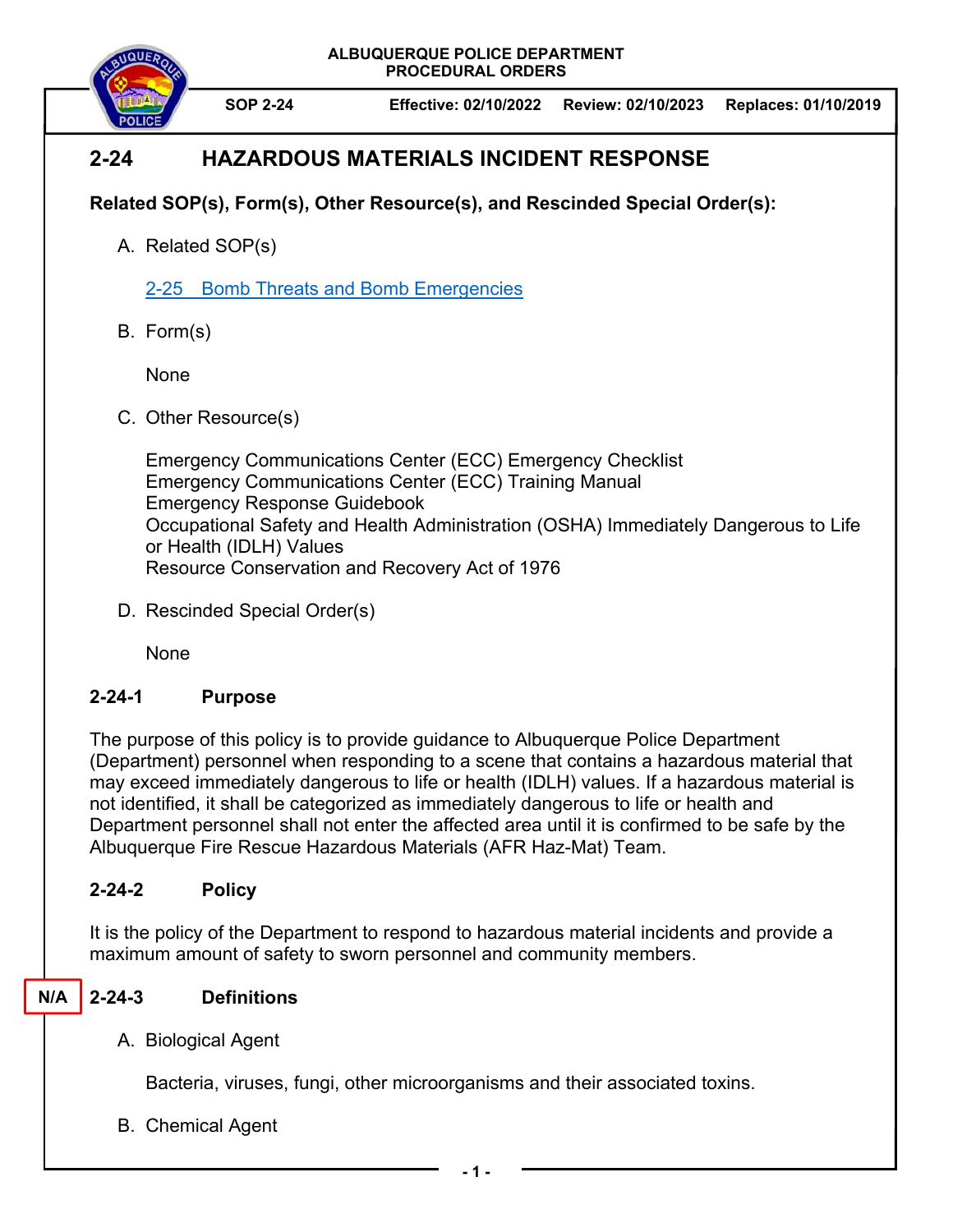

**SOP 2-24 Effective: 02/10/2022 Review: 02/10/2023 Replaces: 01/10/2019** 

A chemical compound that has toxic effects on human health. Within this definition, the term includes dusts, mixtures, and even common materials such as paints, fuels, and solvents.

C. Hazardous Condition

Any situation involving the actual, imminent, or probable spillage, leakage, or release of a hazardous substance onto the land, into a water of the state, or into the atmosphere which creates an immediate or potential danger to the public's health or safety, or to the environment.

D. Hazardous Material

Any biological agent and other disease-causing agent which, after released into the environment and upon exposure, ingestion, inhalation, or assimilation into any person, will or may reasonably be anticipated to cause death, disease, behavioral abnormalities, cancer, genetic mutation, physiological malfunctions, or physiological deformations in such persons or their offspring.

E. Immediately Dangerous to Life or Health (IDLH) Values

The high-risk exposure concentrations and conditions that are used as a component of respirator selection criteria.

#### **2-24-4 Procedures 7**

- A. Initial Response
	- 1. Dispatched sworn personnel shall:
		- a. From a safe distance, assess the situation by observing hazardous material placards, reviewing shipping papers, interviewing drivers/victims;
		- b. Make an on-scene evaluation;
		- c. Contact the New Mexico State Police (NMSP) district dispatcher and the AFR Haz-Mat Team through the Emergency Communications Center (ECC) when a hazardous condition exists;
			- i. ECC personnel shall consult the Emergency Response Guidebook.
		- d. Establish a safe perimeter around the scene of the accident/incident by using additional units for traffic/crowd management, as necessary;
		- e. Notify the Field Services Bureau (FSB) supervisor of the situation; and
		- f. Conduct the appropriate investigation when it is safe to do so.
- B. Exposure to Biological or Chemical Agents
	- 1. An employee who is exposed to a biological or chemical agent while on-duty shall:
		- a. Immediately notify their supervisor;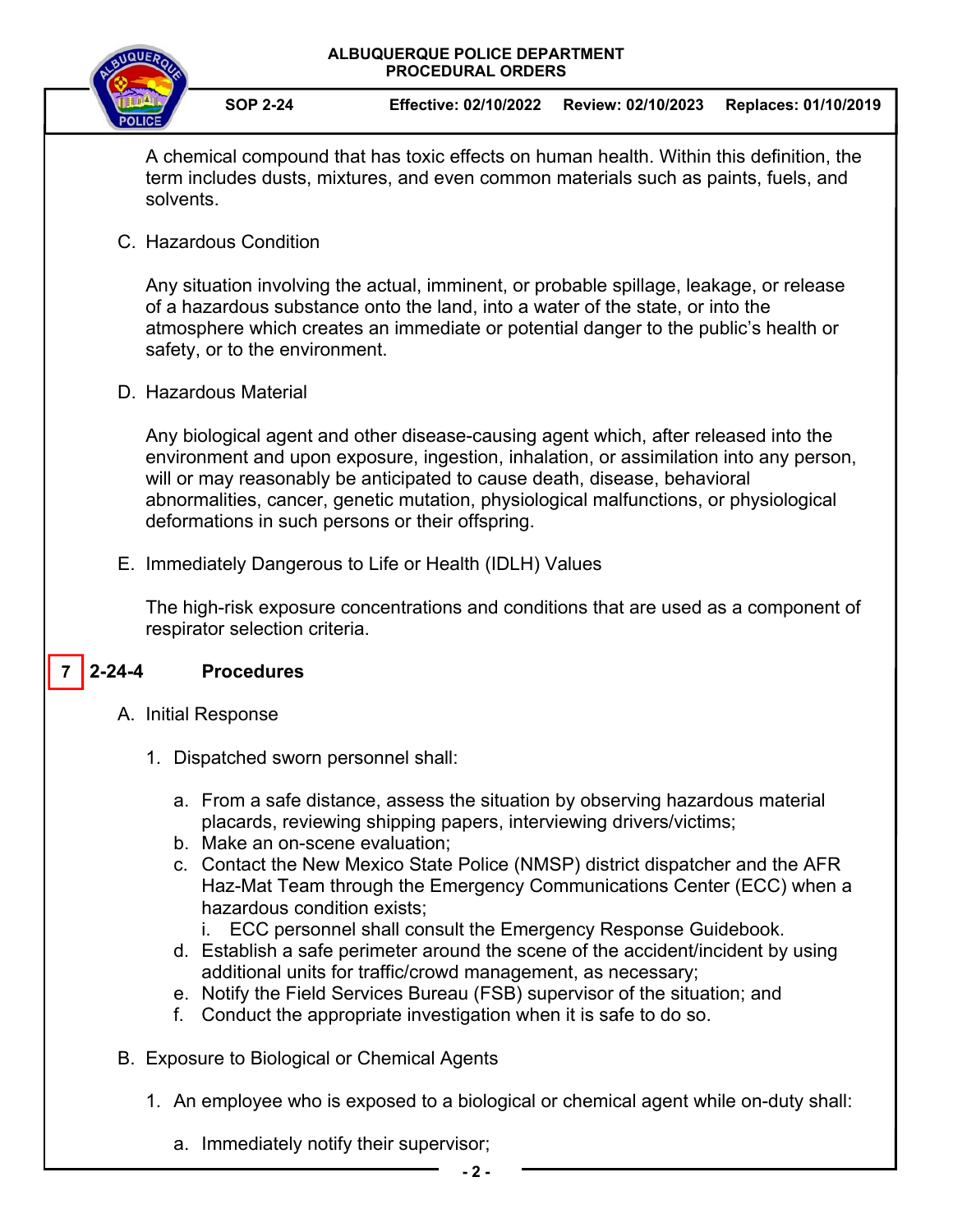**SOP 2-24 Effective: 02/10/2022 Review: 02/10/2023 Replaces: 01/10/2019** 

- b. Contact the ECC and advise them to contact the AFR Haz-Mat Team;
	- i. Once the AFR Haz-Mat Team is on-scene, the employee shall follow all decontamination procedures as determined by the AFR Haz-Mat Team.
- c. Request for ECC to dispatch an officer to assist;
- d. Secure the contaminated area until AFR Haz-Mat Team clears the scene;
- e. Follow the directives given by the Medcor nurse and Safety Officer;
- f. Follow up with the City's Employee Health Center; and
- g. Bring any medical treatment paperwork related to treatment already received on the first business day following the exposure.
- 2. The officer who assists the employee who was exposed to a biological or chemical agent shall notify their on-duty supervisor and respond consistent with this Standard Operating Procedure (SOP).
- 3. The supervisor of the employee who was exposed to a biological or chemical agent shall:
	- a. Notify the Medcor nurse and the Safety Officer at (505) 850-4511.
		- i. The Medcor nurse and Safety Officer are available twenty-four (24) hours a day, seven (7) days per week.
- 4. The Medcor nurse determines the employee's exposure risk and advises them of medical treatment.
- 5. The FSB supervisor shall:
	- a. Meet with the on-scene AFR Hazard Team personnel regarding evacuation of the area;
		- i. The on-scene AFR Haz-Mat Team personnel advise the FSB supervisor of the type of hazard and what support the Department can provide.
	- b. Notify the on-duty FSB lieutenant;
	- c. Establish a safe outer perimeter; and
	- d. Notify the ECC to contact a representative of the City of Albuquerque Office of Emergency Preparedness.
- C. Contaminated Areas
	- 1. The AFR Haz-Mat Team may define a specific area around a hazardous material incident as being contaminated. Sworn personnel are cautioned to remain outside this contaminated area whenever possible.
	- 2. FSB supervisors are responsible for ensuring that involvement of Department personnel within a contaminated area is minimized.
		- a. When possible, vehicles and equipment shall be kept outside the contaminated area.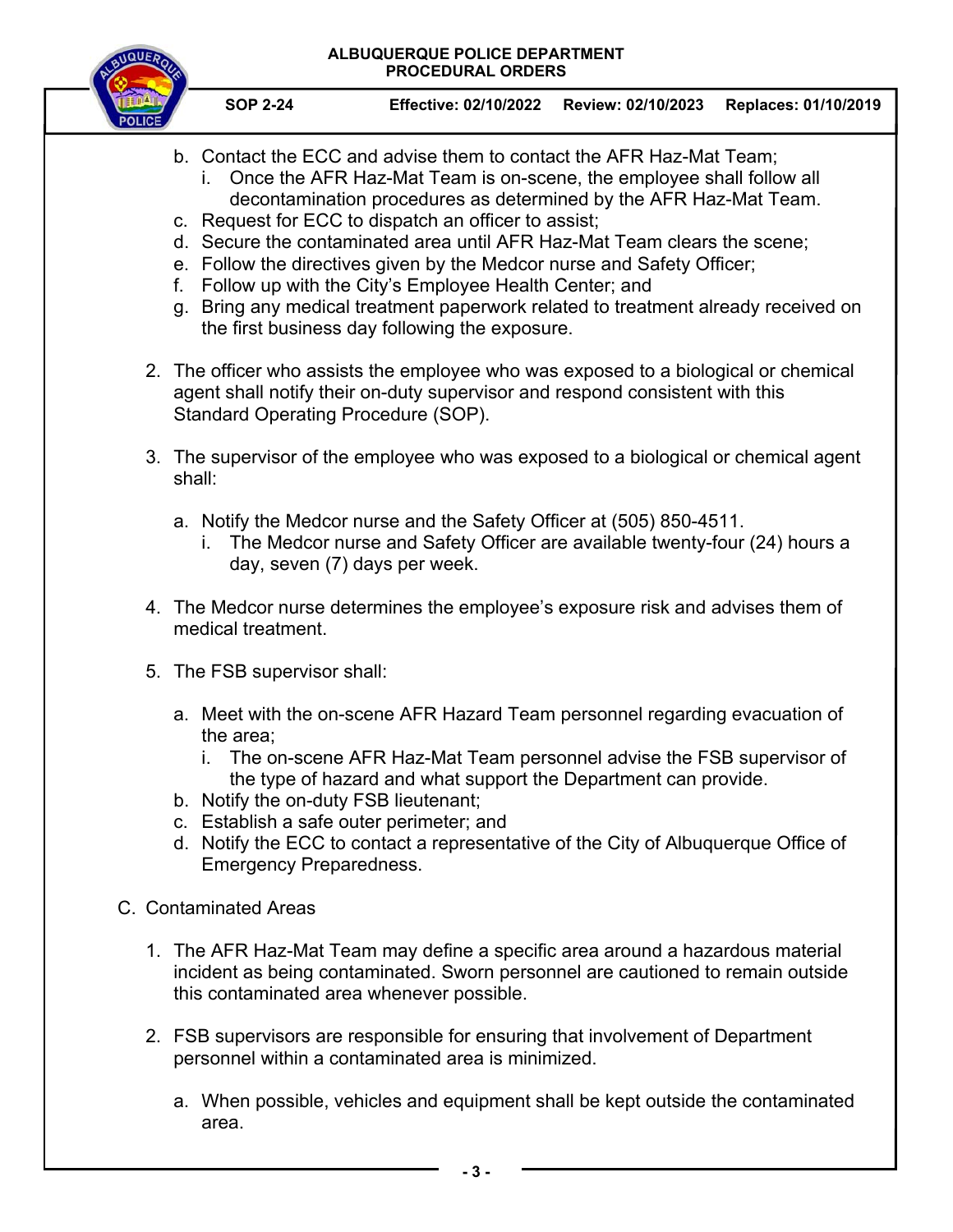

- b. When it is necessary to enter this area, carpooling should be considered as well as removal of all unnecessary uniform and leather items.
- c. When possible, protective clothing provided by the AFR Haz-Mat Team shall be used.
- D. Clean-Up and Evacuation
	- 1. The AFR Haz-Mat Team has major responsibility for hazardous material cleanup and evacuation operations, which will be directed from on-scene command posts they establish.
		- a. If appropriate, Department personnel may contact ACT Enviro's twenty-four (24) hour emergency response number at (866) 348-2800 or the local number at (505) 349-5220 for hazardous material clean up that was left at the scene.
	- 2. Department personnel shall assist only under the following conditions:
		- a. When specialized training is provided to sworn personnel by the AFR Haz-Mat Team at the scene, as needed; and
		- b. When specialized equipment is provided to sworn personnel, such as breathing apparatus, masks, acid suits, etc.
	- 3. If the AFR Haz-Mat Team verify an area needs to be evacuated, they establish the boundaries of the area to be evacuated and the time available and needed for the evacuation.
	- 4. The FSB supervisor shall decide based on conducting door-to-door contact or through the use of the public address systems in police vehicles to inform community members of the evacuation, based on time limits, available manpower, and size of the area to be evacuated.
	- 5. The FSB supervisor shall select an area, such as a parking lot near a major intersection outside the hazard area, and direct all community members to that location.
	- 6. Sworn personnel shall be assigned to remain with the community members until the emergency concludes.
	- 7. If the emergency situation is prolonged, the FSB supervisor shall have the ECC advise the City Office of Emergency Preparedness representative so that necessary arrangements for transporting the evacuees to shelters can be expedited.
- E. Hazardous Material Identified as an Explosive

**N/A**

If the hazardous material is explosive or an explosive device, the on-scene supervisor shall notify the Department's Bomb Squad, consistent with SOP Bomb Threats and